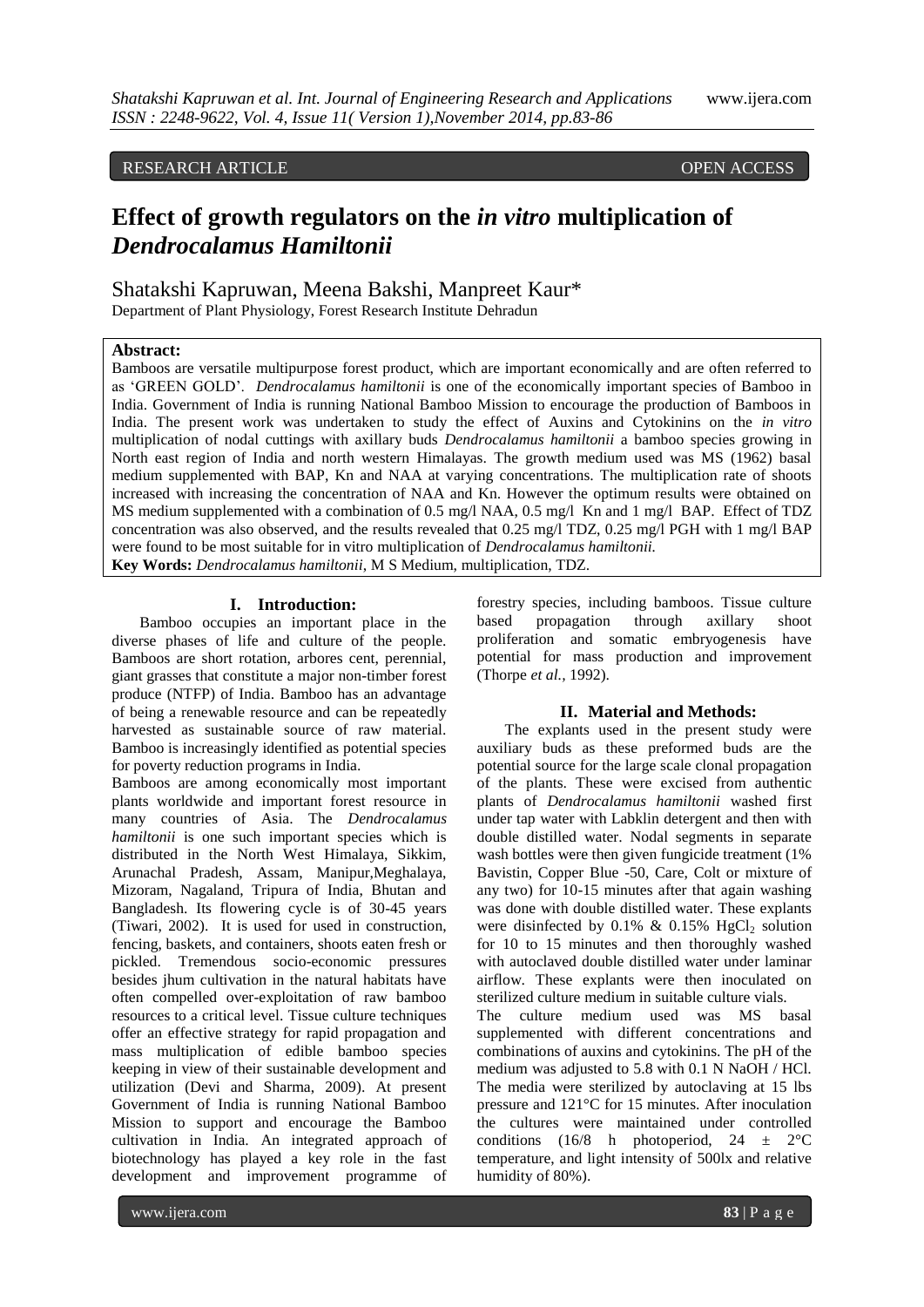*Shatakshi Kapruwan et al. Int. Journal of Engineering Research and Applications* www.ijera.com *ISSN : 2248-9622, Vol. 4, Issue 11( Version 1),November 2014, pp.83-86*



**(Figure 1) Bud Induction : (a)** In 0.5(mg/l)TDZ+ 1.0(mg/l) BAP



 **(b**) In 1.0(mg/l)BAP+ 0.5(mg/l)NAA+ 0.5(mg/l)Kn



**(Figure 2) Shoot proliferation: (a)** In 0.5(mg/l)TDZ  $+ 1.0$ (mg/l) BAP



**(b**) In 1.0(mg/l)BAP+0.5(mg/l)NAA+  $0.5$ (mg/l)Kn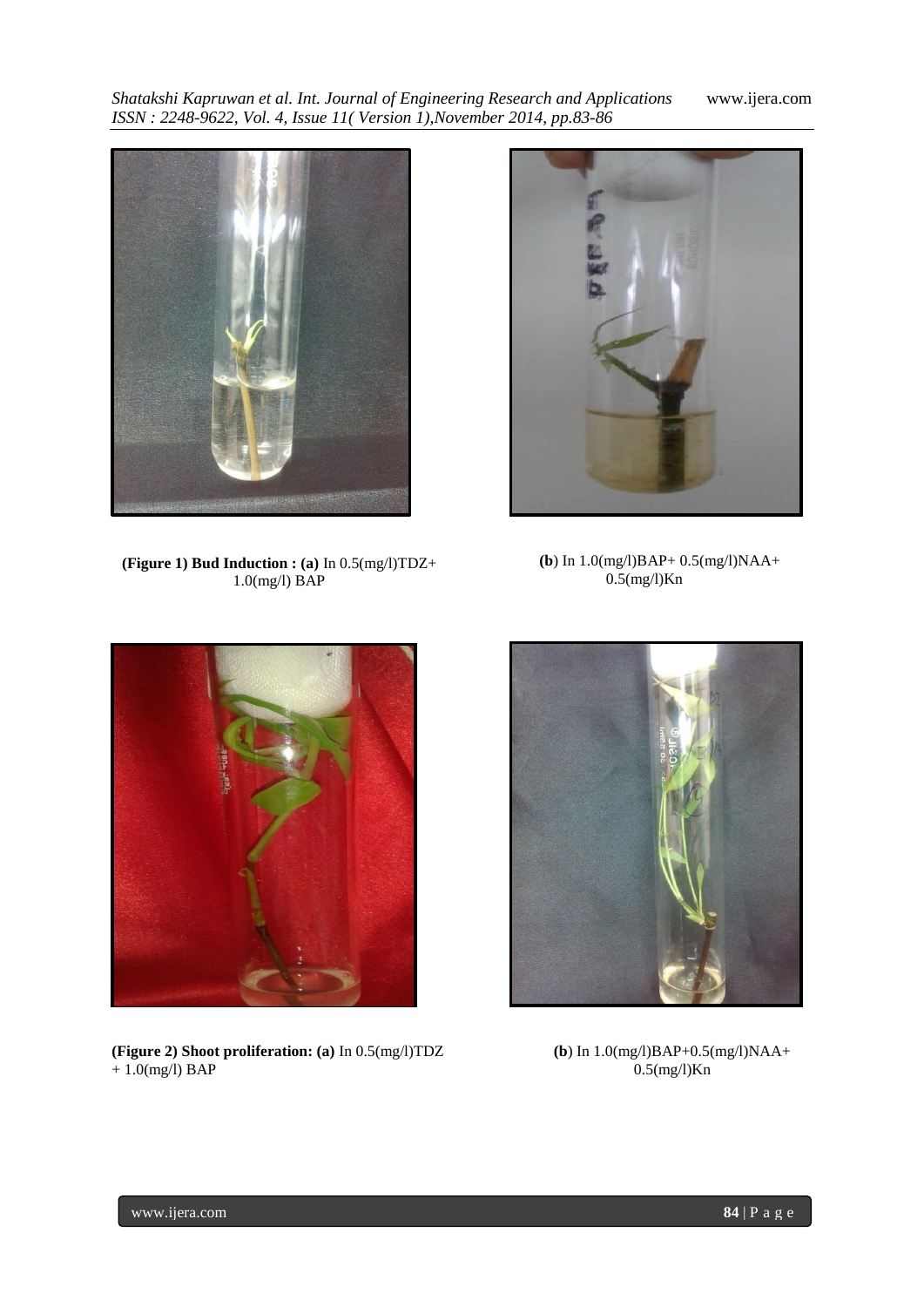#### **III. Results:**

Micro-propagation protocols through axillary shoot proliferation from field grown mature nodal shoot explants have been developed for many bamboo species. Bamboos are a group of tall, arborescent, perennial grasses that grow very fast and are evergreen. It flower at long intervals and in many instances (when gregarious flowering) the plants die after flowering. It can be propagated by tissue culture under the influence of various growth regulators. The results included in this paper depict the influence of auxins, cytokinins and their combinations on the multiplication of axillary buds. The nodal segments with axillary buds were taken as explants from *D. hamiltonii* grown in Bambusetum, FRI, Dehradun and inoculated on MS medium supplemented with various concentrations of BAP, NAA and Kinetin. The effect of TDZ and PGH was also analysed.

The hormone BAP was found effective in inducing the sprouting of the buds at a concentration of 1.0

**Table 1- Effect of different growth regulators on the multiplication of axillary buds of**  *Dendrocalamus hamiltonii*

| <b>Growth Medium</b>   | % of Buds | <b>Shoot</b>    |
|------------------------|-----------|-----------------|
|                        | sprouted  | length          |
|                        |           | $(mm \pm SD)$   |
| $MS$ Basal + BAP(mg/l) |           |                 |
|                        |           |                 |
| 1.0                    | 50        | $4.05 \pm 0.95$ |
| 2.0                    | 60        | $4.55 \pm 0.27$ |
| 3.0                    | 60        | $4.81 \pm 0.25$ |
| $MS+ BAP+NAA(mg/l)$    |           |                 |
| $1.0 + 0.5$            | 60        | $2.11 \pm 0.75$ |
| $1.0 + 1.0$            | 50        | $2.22+0.08$     |
| $1.0 + 1.5$            | 40        | $2.50 \pm 0.09$ |
| $1.0 + 2.0$            | 40        | $2.82 \pm 0.13$ |
| $1.0 + 2.5$            | 30        | $3.65 \pm 0.35$ |
| MS+BAP+Kn+NAA(mg/l)    |           |                 |
| $1.0 + 0.5 + 0.5$      | 70        | $4.85 \pm 0.44$ |
| $2.0 + 0.5 + 0.5$      | 60        | $3.41 \pm 0.16$ |
| $3.0 + 0.5 + 0.5$      | 60        | $2.47 \pm 0.95$ |
| MS+BAP+TDZ+PGH(mg/l)   |           |                 |
| $1.0+0.25+0.25$        | 90        | $6.85 \pm 0.95$ |
| $1.0.+0.50+0.25$       | 80        | $5.56 \pm 0.24$ |
| $1.0 + 1.0 + 0.25$     | 60        | $4.47 \pm 0.87$ |

mg/l. BAP (1.0mg/l) in combination NAA (0.5mg/l) showed 60% sprouting of buds and the average shoot length was found  $2.11 \pm 0.75$  mm only, at the same time BAP (1.0mg/l) in combination NAA (2.5 mg/l) induced sprouting in 30% buds but the shoot length measured was 3.65±0.35 mm only. The percentage sprouting decreased with increasing the concentration of the NAA and the optimum results were obtained at 1.0mg/l BAP and 0.5mg/l NAA. However, when the nodal cuttings axillary buds were treated with various combinations of BAP, Kinetin and NAA, the results improved with maximum sprouting on 1.0mg/l BAP, 0.5mg/l NAA and 0.5mg/l Kn in 70% cultures .The optimum length of the *in vitro* raised shoots  $(4.85\pm0.44$  mm) was also achieved at this combination (Table 1, Figure 2a and b).

The Combination of BAP with TDZ and PGH showed maximum sprouting of the buds at 1.0mg/l BAP: 0.5mg/l TDZ : 0.5mg/ l PGH i.e. 90%. With increasing concentration of TDZ the sprouting of buds reduced to 80%. It was seen that increasing concentration of TDZ has negative effect on sprouting of buds and shoot length.

#### **IV. Discussion:**

The present *in vitro* studies on *D. hamiltonii*  were carried out to identify the factors which are responsible for *in vitro* micropropagation of this edible bamboo species which is over exploited. The axillary buds when subjected to *in vitro* studies did not produce any morphogenetic response on MS basal medium without any growth regulator thus signifying the importance of growth inducers which vary from species to species and explant to explant. Bonga and Von aderkas, (1992) studied the effect of different plant growth regulator either alone or in combinations at various concentrations for successful shoot initiation in different bamboo species and reported that the Plant growth regulators particularly auxins (IAA, IBA and NAA), cytokinins (BA/BAP, Kn and 2-iP and Zeatin) and cytokinin like substances (TDZ) have specific roles in cell elongation, cell division and differentiation. During the present investigation it was established that the cytokinins (BAP and Kn) were effective in inducing the sprouting of the axillary buds and their subsequent elongation into a shoot. Similar observations have been reported in *Bambusa bambos*  (Arya and Sharma, 1998), in *Arundinaria callosa*  (Devi and Sharma, 2009), and *Dendrocalamus strictus* (Chaudhary et al., 2004). Gielis *et al*., 2002 reported that Axillary shoot proliferation is preferred for mass scale production of bamboo and is highly efficient ensuring clonal fidelity and true-to-type propagation. Researches carried out on micropropagation of bamboo showed variation in species in response to levels of BAP for

www.ijera.com **85** | P a g e